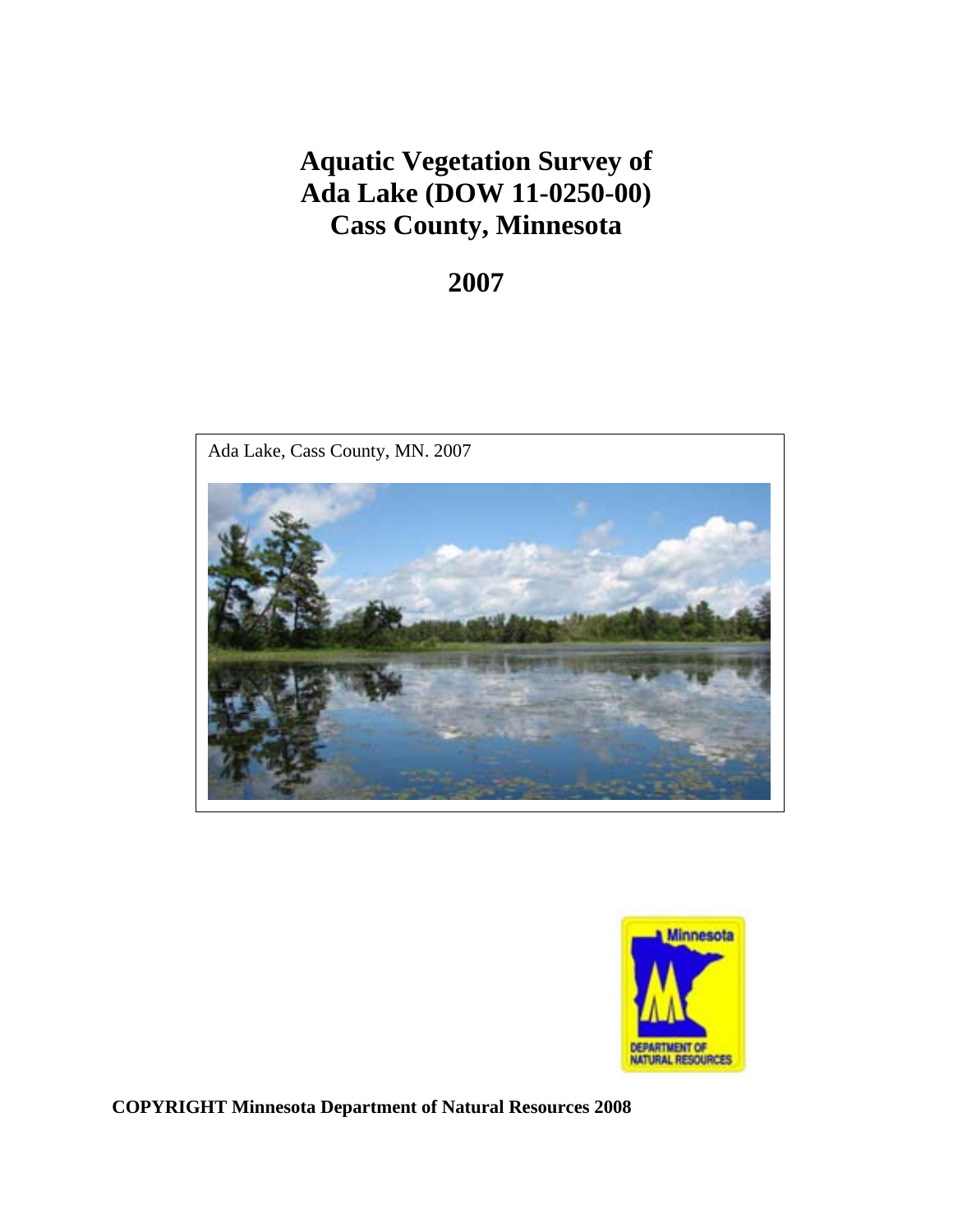**Report by:** Donna Perleberg Minnesota Department of Natural Resources Division of Ecological Resources 1601 Minnesota Dr. Brainerd, MN 56401 Phone: 218.833.8727 Email: donna.perleberg@dnr.state.mn.us

**Lakewide sampling (2007):** Donna Perleberg, Stephanie Loso, Brent Vacinek, Rachel Bulman, Lucas Wandrie, Jesse Amo, MnDNR Division of Ecological Resources, Brainerd.

**Bulrush mapping (2007):** Paul Radomski, Kevin Woizeschke, Lucas Wandrie, Jesse Amo, MnDNR Division of Ecological Resources, Brainerd.

**Funding:** Collection of the 2007 data was made possible by support from the Heritage Enhancement Fund and Game and Fish Fund.

#### **A note to readers:**

Text that appears in blue underline is a hypertext link to a web page where additional information is provided. If you are connected to the Intranet, you can click on the blue underlined text to link to those web pages.

**This report is also available online at:**  http://www.dnr.state.mn.us/eco/pubs\_aquatics/veg\_reports.html

#### **This report should be cited as:**

Perleberg, D. 2007. Aquatic vegetation of Ada Lake (DOW 11-0250-00), Cass County, Minnesota, 2007. Minnesota Department of Natural Resources, Ecological Resources Division, 1601 Minnesota Dr., Brainerd, MN 56401. 22 pp.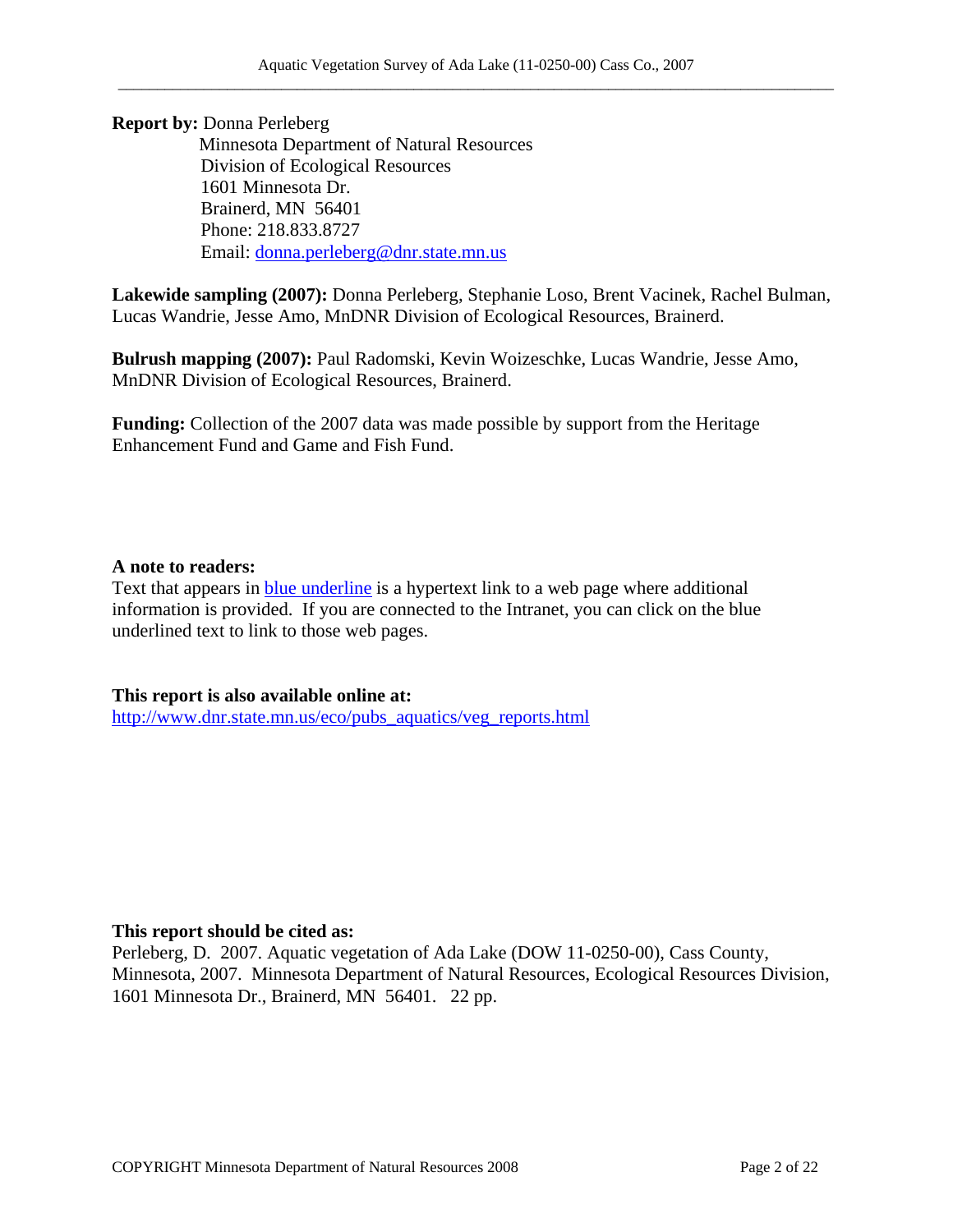## **Summary**

Aquatic vegetation surveys of Ada Lake (11-0250-00), Cass County, Minnesota, were conducted in July and August, 2007. Surveys included a lakewide assessment of the aquatic plant communities, mapping of emergent and floating-leaf plant beds, and detailed shoreline surveys at selected locations.

Plants occurred around the entire perimeter of Ada Lake but were more concentrated within the protected shallow bays. Approximately 10 acres of bulrush and 40 acres of waterlilies were mapped. Submerged plants were found to a depth of 24 feet but were most common from shore to the 15 feet depth where 95 percent of the sample sites contained vegetation. Beyond the 20 feet depth, only one survey site contained vegetation.

Forty native aquatic plant taxa were found in the lake and an additional 14 native wetland plant taxa were recorded along shore. The two most common submerged plant taxa were low-growing plants: bushy pondweed (*Najas flexilis*) (53% occurrence) and muskgrass (*Chara* sp.) (39% occurrence). Other submerged plants included coontail (*Ceratophyllum demersum*), northern watermilfoil (*Myriophyllum sibiricum*) and several broad-leaf pondweeds (*Potamogeton* spp.).

No non-native submerged plants were found in Ada Lake. Two non-native wetland emergent plants, purple loosestrife (*Lythrum salicaria*) and reed canary grass (*Phalaris arundinaceae*) occurred at scattered locations along the shoreline.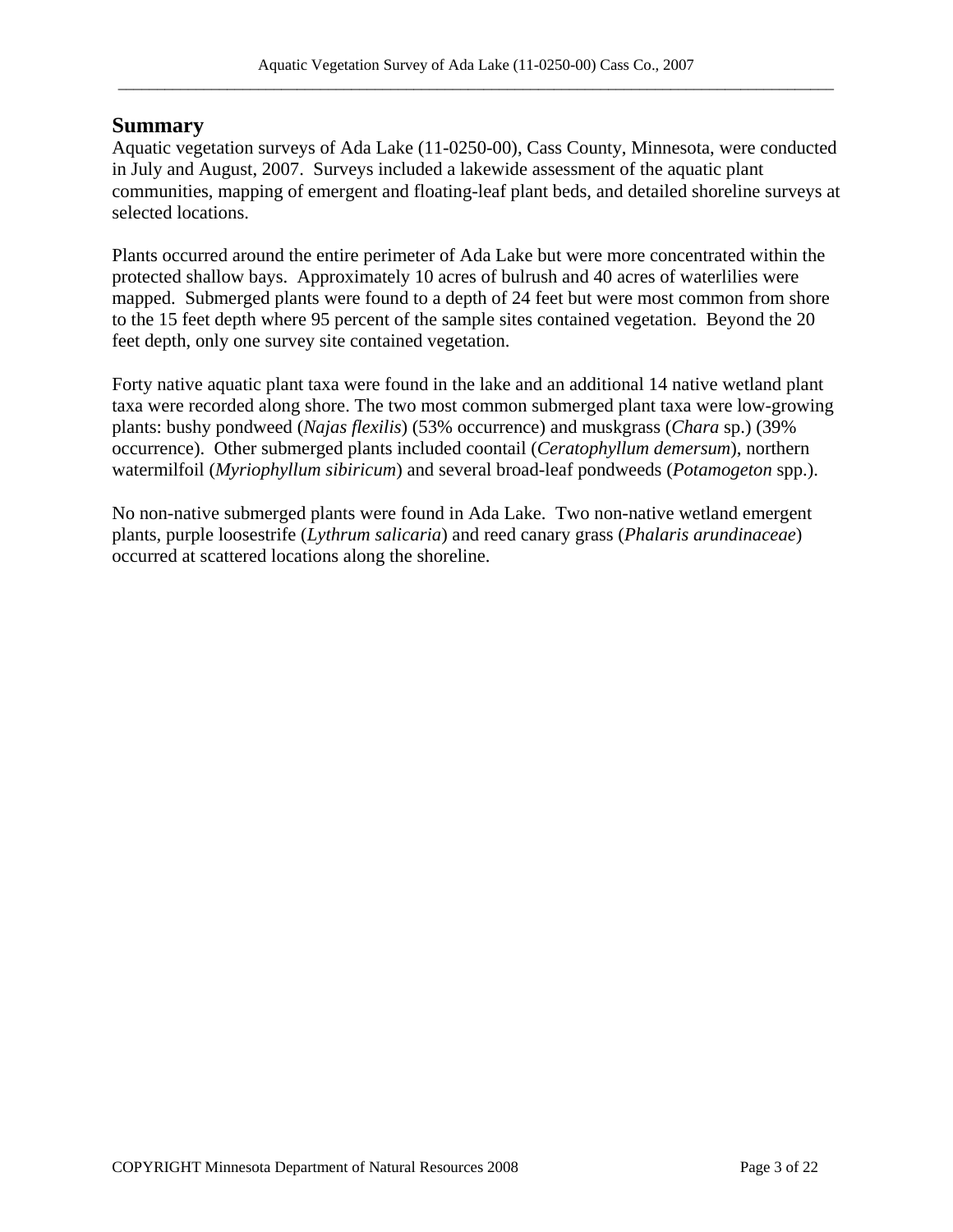# **Introduction Figure 1. Ada Lake, Cass County, MN**

Ada Lake (DOW 11-0250-00) is located about seven miles east of the city of Backus, in Cass County, north-central Minnesota. The lake occurs within the Pine River Watershed (Figure 1).

Ada Lake is an ice-block lake (Heiskary 1987) formed by the retreat of glaciers about 12,000 years ago. It receives drainage from a number of lakes including Rush, Hay and Hand Lakes (Heiskary 1987). A state owned concrete dam at the southeast of Ada Lake controls outflow. The dam was constructed in 1936 in an attempt to control erosion and fluctuating water levels (Hanson 2002). Ada Brook flows east over the Lake Ada dam to Bass Lake, then southeast to Lizzie Lake, and



The main basin of Ada Lake has a regular, circular outline and a maximum depth of 60 feet with broad stretches of shallow water (Figure 3). A one acre island occurs in the center of the lake and is surrounded by a shallow sandbar. The south bay and the northeast bay have steeper sloping shores with maximum depths of 30 feet. Little Ada

shoreline.

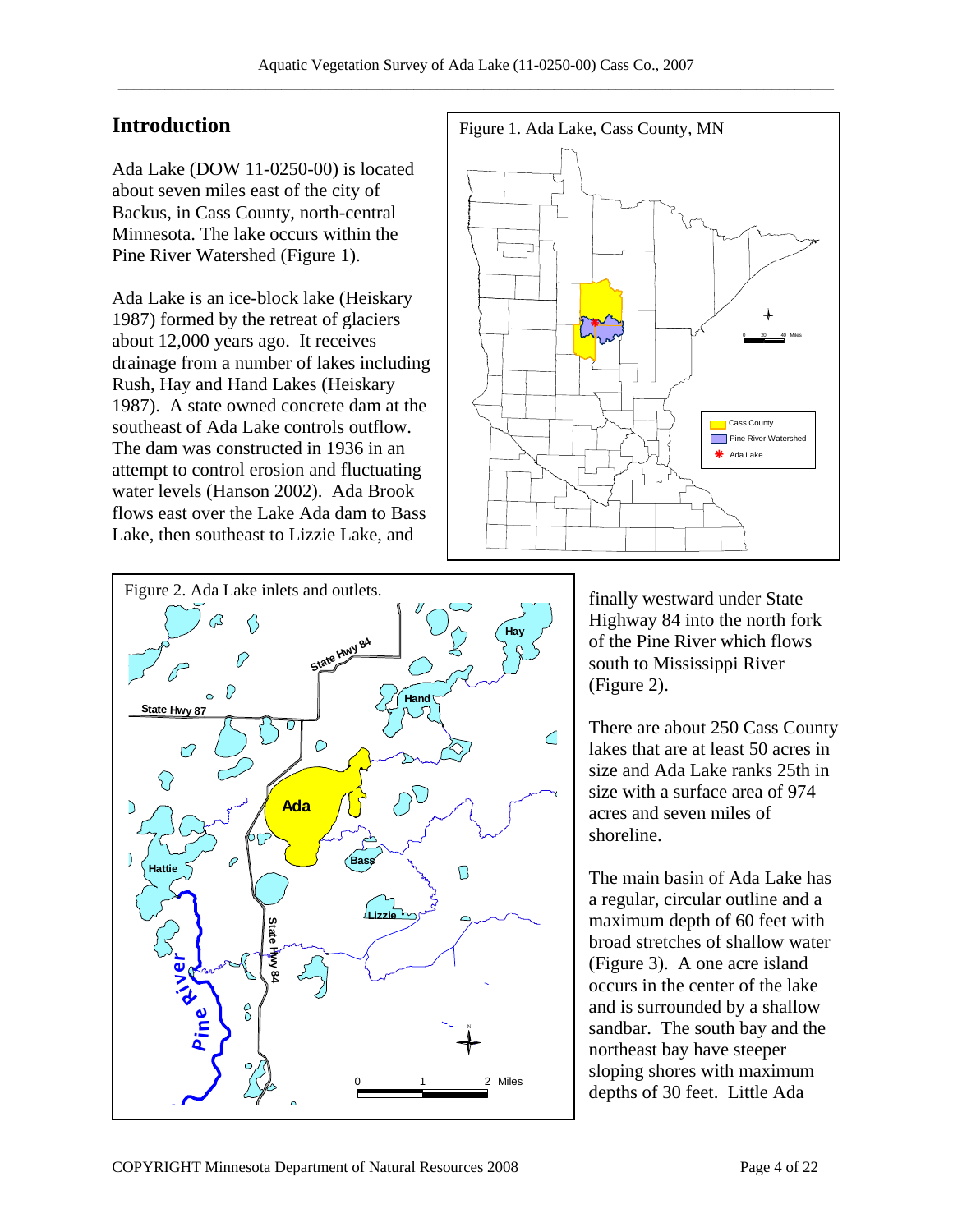

Bay, located on the south side of the east shore, is entirely shallow with water depths less than ten feet. Lakewide, 43 percent of Lake Ada is less than 15 feet in depth.

Much of the Ada Lake shoreline remains forested but is heavily developed with residential homes and several resorts. There is a public boat launch at the north end of the lake.

Ada Lake is a hardwater, moderately nutrient enriched lake, with relatively high water clarity. The Secchi disc transparency measures the depth to which a person can see into the lake and provides a rough estimate of the light penetration into the water column. As a general rule, sunlight can penetrate to a depth of two times the Secchi depth and aquatic plants can grow to a depth of one and half times the Secchi depth. In Ada Lake, between 1984 and 2007 water clarity, as measured by Secchi disc readings, ranged from 12 feet to 18 feet, with a mean of 14 feet (MPCA 2007). Based on these Secchi disk measurements alone, aquatic plants are expected to grow to a maximum depth of about 21 feet in Ada Lake. Other factors that may influence the depth of plant growth include substrate types, wind fetch, and the plant community composition.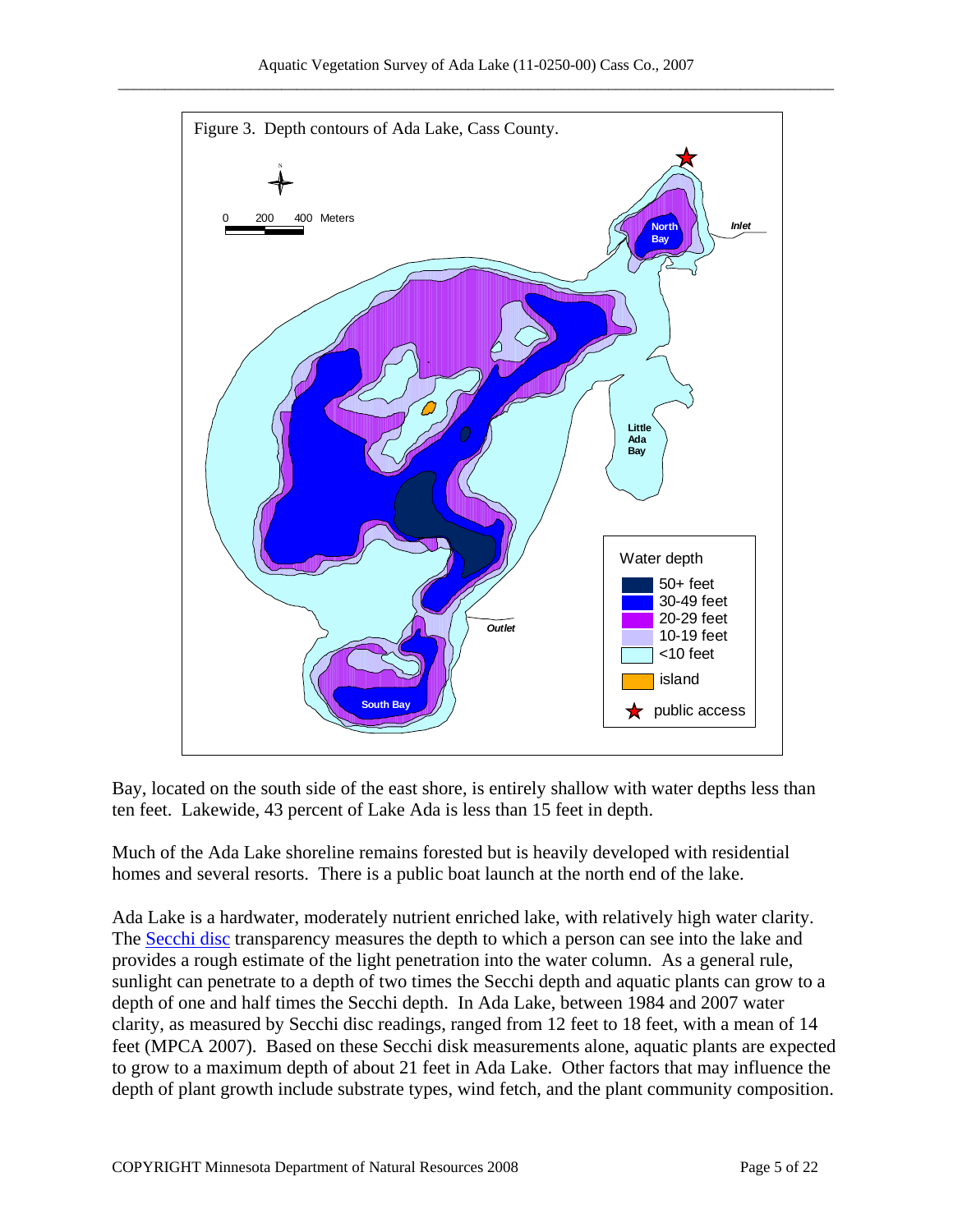Previous vegetation surveys of Ada Lake were conducted in 1958, 1975 and 1995 (MnDNR Fisheries Lake Files). These surveys varied in methodology and types of data collected but they provide a general description of Ada Lake's aquatic plant communities. At least 25 different native aquatic plant taxa have previously been recorded in the lake and maximum depth of vegetation growth was reported to be about 20 feet. The densest plant growth was reported in Little Ada Bay where submerged and floating-leaf plants were abundant. Dense stands of bulrush historically occurred in shallow areas around the lake.

## **Objectives**

The purpose of this vegetation survey was to provide a quantitative description of the 2007 plant population of Ada Lake. Specific objectives included:

- 1) Describe the shoal sediments of the lake
- 2) Estimate the maximum depth of rooted vegetation
- 3) Estimate the percent of the lake occupied by rooted vegetation
- 4) Record the aquatic plant taxa that occur in the lake
- 5) Estimate the abundance of common taxa
- 6) Develop distribution maps for the common taxa

# **Methods**

#### **Floating-leaf and emergent vegetation beds**

Farm Service Administration (FSA) true color aerial photographs, 2003-2004, were used to delineate beds of floating-leaf vegetation. Ground truthing was conducted in August 2007 to verify plant community composition within major beds. Bulrush (*Scirpus* spp.) beds are difficult to detect on aerial photographs and therefore, surveyors mapped bulrush beds in the field in August 2007. Surveyors motored around the lakeside perimeter of major bulrush beds and recorded locations with a Global Positioning System (GPS) receiver. To avoid damage to these plant beds, surveyors did not motor into these sites.

#### **Lakewide vegetation survey**

A lakewide vegetation survey of Ada Lake was conducted on July 11, 12, 17 and 18, 2007. A point-intercept survey method was used and followed the methods described by Madsen (1999). Survey waypoints were created using a Geographic Information System (GIS) computer program and downloaded into a GPS receiver. Survey points were spaced 65 meters (213 feet) apart, resulting in about one survey point per acre. Two field crews, each consisting of one boat and two surveyors, conducted the survey. In the field, surveyors infrequently found vegetation beyond a depth of 20 feet and therefore sampled all survey points between shore and 20 feet and only a selected number of points in deeper water. A total of 491 points were surveyed and 479 points occurred within the vegetated zone from shore to a water depth of 20 feet. (Figure 4, Table 1).

A GPS unit was used to navigate the boat to each sample point. One side of the boat was designated as the sampling area. At each site, water depth was recorded in one-foot increments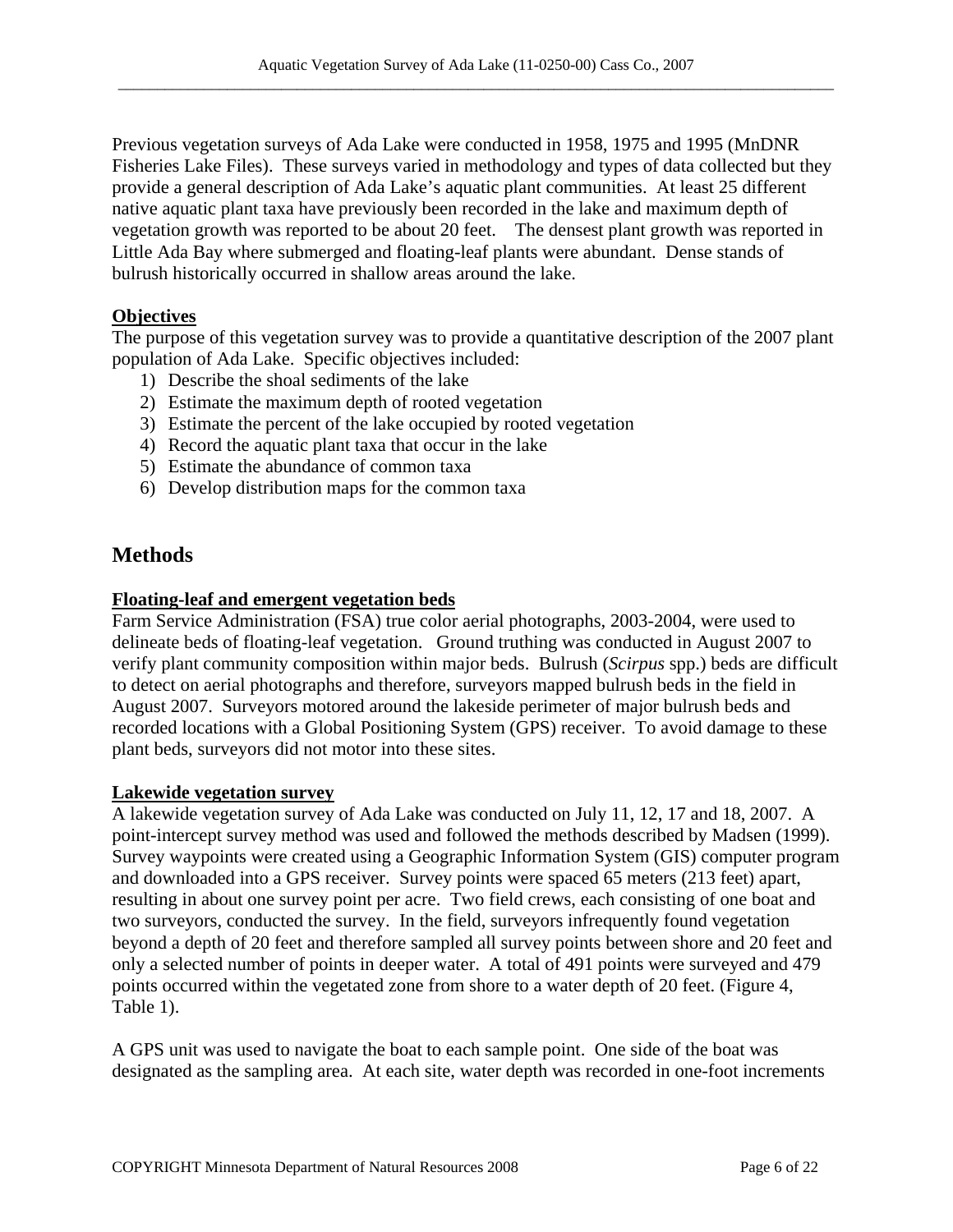

feet and an electronic depth finder in depths greater than eight feet. The surveyors recorded all plant taxa found within a one meter square sample site at the predesignated side of the boat. A double-headed, weighted garden rake, attached to a rope was used to survey vegetation not visible from the surface (Figure 5). At each sample site where water depths were seven feet and less, surveyors described the bottom substrate using standard substrate classes (Table 2).

Plant identification and nomenclature followed Crow and Hellquist (2000). Voucher specimens were

Table 1. Sampling effort by water depth, Ada Lake, 2007.

| Depth interval in | Number of |
|-------------------|-----------|
| feet              | sample    |
|                   | points    |
| $0$ to 5          | 224       |
| 6 to 10           | 180       |
| 11 to 15          | 41        |
| 16 to $20$        | 34        |
| 21 to 25          | 9         |
| 26 to 30          | 3         |
| Total number of   | 491       |
| sample points     |           |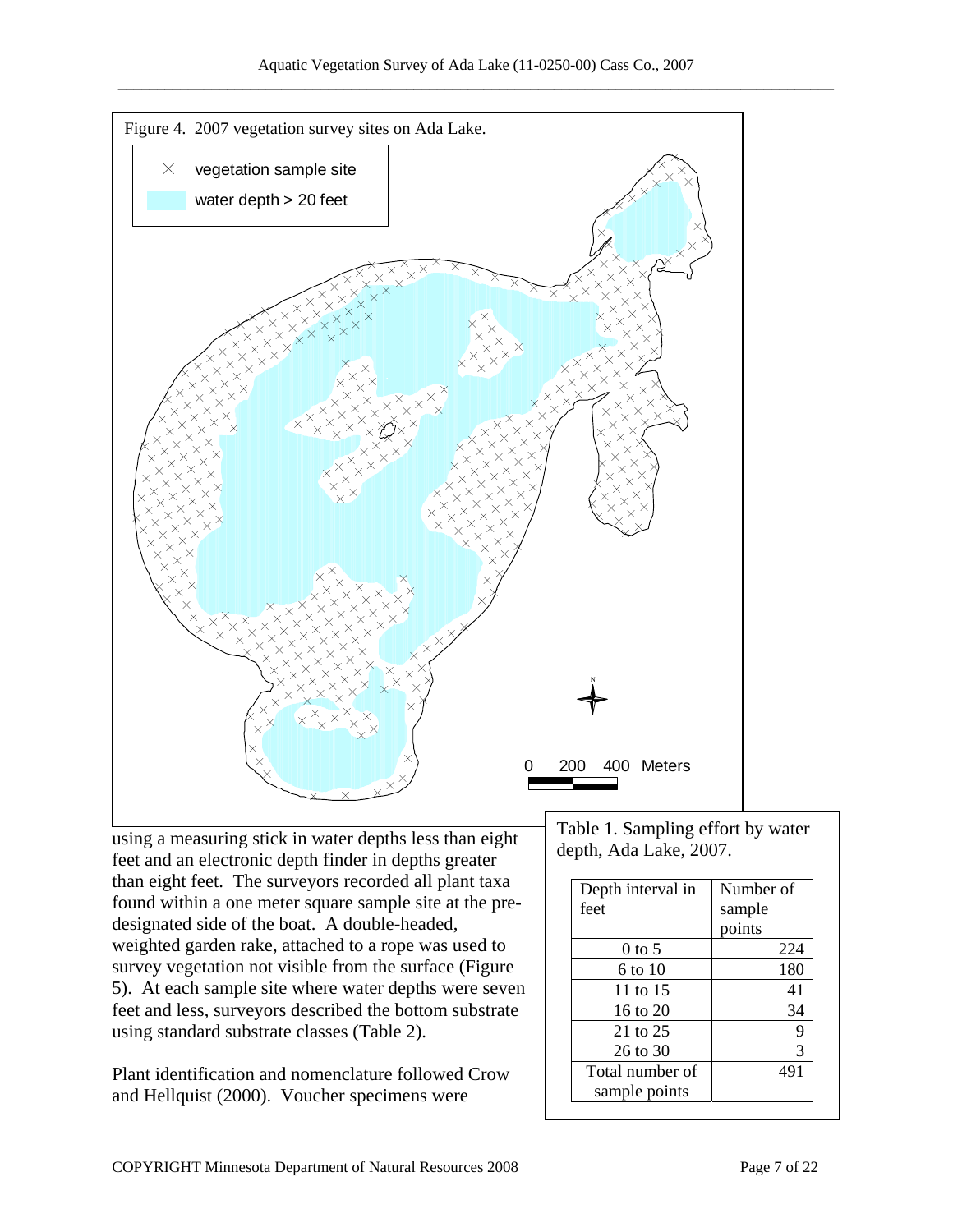collected for most plant taxa and are stored at the MnDNR in Brainerd. Data were entered into a Microsoft Access database and frequency of occurrence was calculated for each taxa as the number of sites in which a taxa occurred divided by the total number of sample sites.

Frequency was calculated for the entire area from shore to 20 feet and sampling points were also grouped by water depth and separated into five depth zones for analysis (0-5, 6-10, 11-15, 16-20, 20-25 feet).



In mid-July, surveyors re-visited shorelines of Ada Lake to search for additional plant taxa that may have been overlooked during the Point-Intercept survey. Any additional plant taxa found were recorded.

| Table 2. Substrate classes |                             |  |
|----------------------------|-----------------------------|--|
| muck                       | decomposed organic material |  |
| marl                       | calcareous material         |  |
| silt                       | fine material with little   |  |
|                            | grittiness                  |  |
| sand                       | Diameter less than 1/8 inch |  |
| gravel                     | Diameter $1/8$ to 3 inches  |  |
| rubble                     | Diameter 3 to 10 inches     |  |
| boulder                    | Diameter over 10 inches     |  |

## *Example:*

In Ada Lake there were 479 samples sites in the zone from shore to the 20 feet depth.

Muskgrass (*Chara* sp.) occurred in 185 of those sites.

Frequency of muskgrass in the shore to 20 feet depth zone  $= 185/479$  (\*100)  $= 39$  %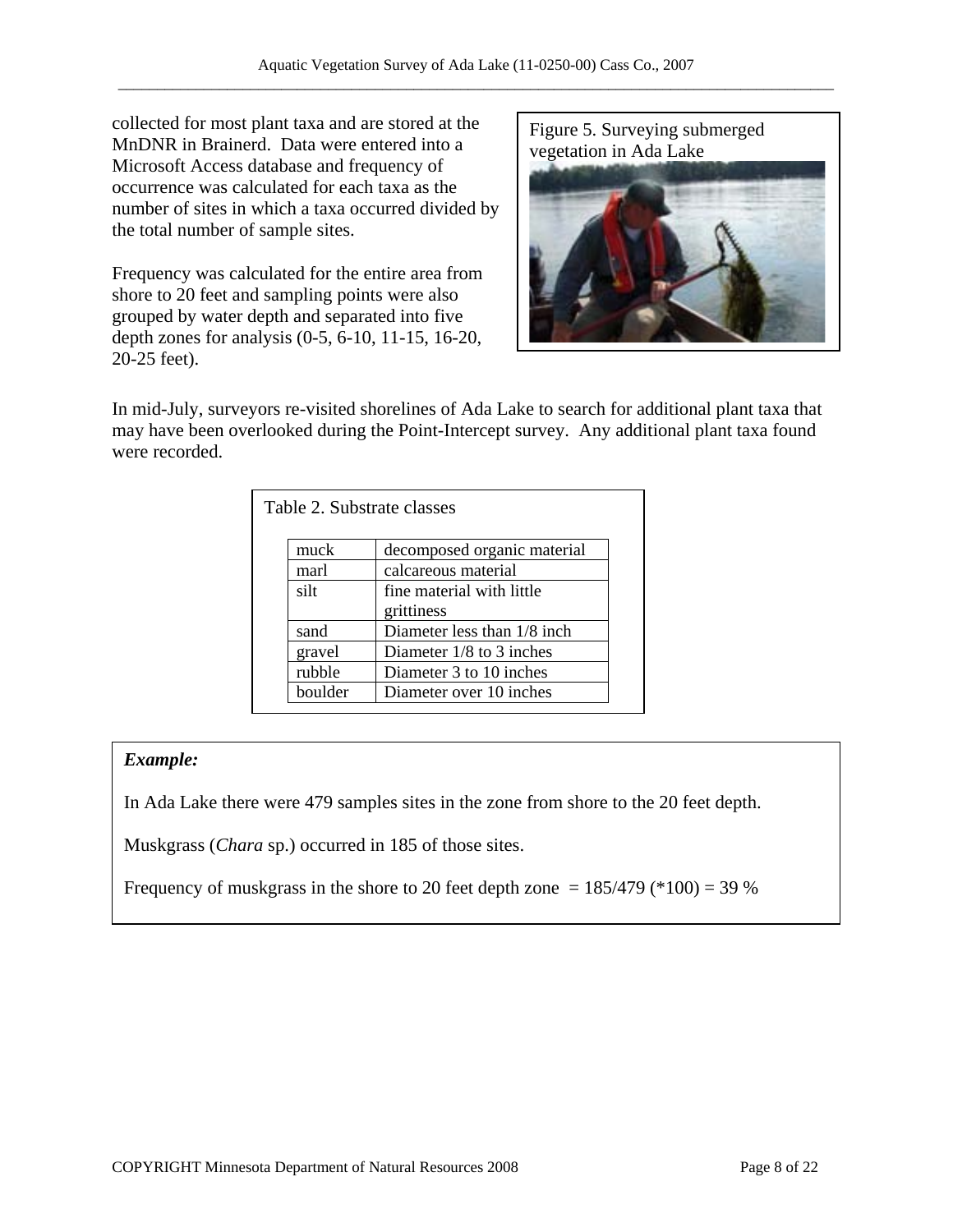# **Results**

#### **Shoal substrates**

Sand was the most common substrate in shallow water (shore to a water depth of four feet) and silt was more common in depths of five to seven feet (Figures 6 and 7). Muck substrates were found in Little Ada Bay and broad sand shoals occurred along the east and west shores (Figure 7). Sites of boulders included the south end of the island, and the openings to the northeast and the south bays.



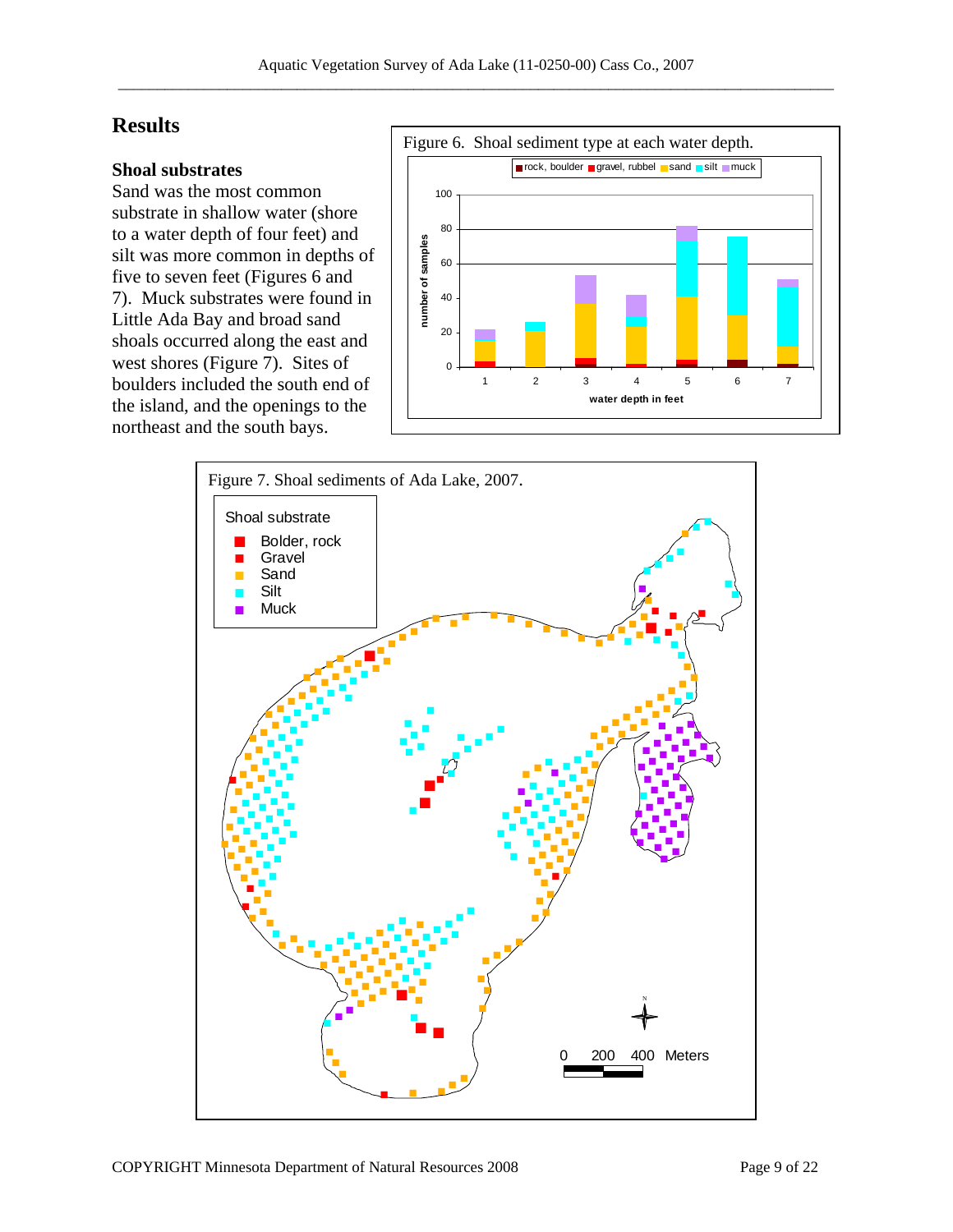#### **Distribution of aquatic plants**

Aquatic plants were found around the entire perimeter of Ada Lake as well as the shallow offshore areas. Areas of sparse vegetation were shorelines with steep depth contours, such as the south and north shores. Approximately 53 acres of emergent and floating-leaf beds were mapped with the largest beds occurring in Little Ada Bay (Figure 8).

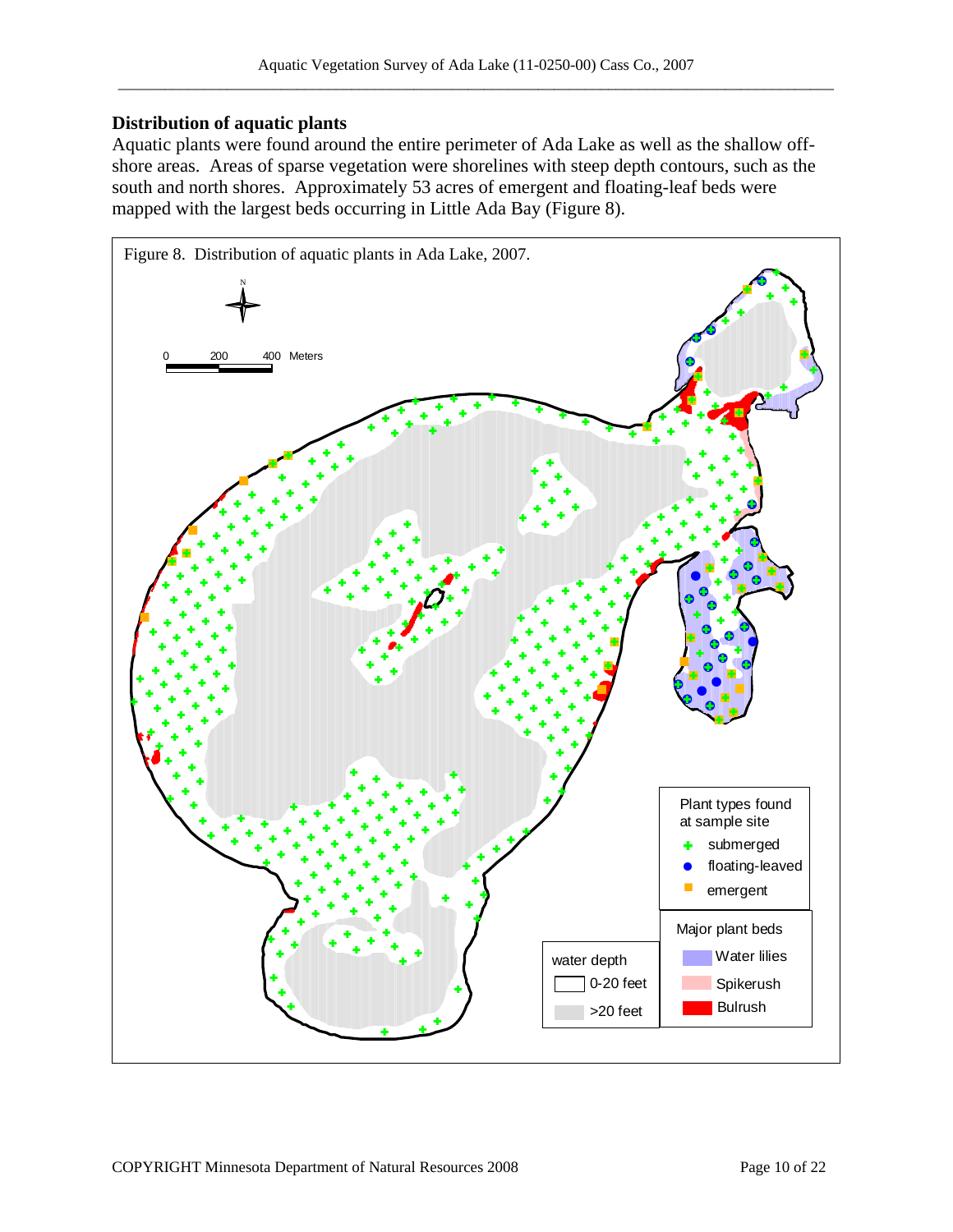Within the depth zone from shore to 15 feet, plants were found in 95 percent of the survey sites. Beyond the 20 feet depth, only one survey site contained vegetation (Figure 9).



#### **Number and types of plants recorded**

A total of 40 native aquatic plant taxa were recorded in Ada Lake including nine emergent, four floating-leaved, six free-floating and 21 submerged plants (Table 3). An additional 15 native emergent wetland plants and shrubs were recorded during July and August surveys of Ada Lake and two non-native shoreline emergent plant taxa were observed (Table 4).

#### **Distribution of plant types by water depth and lake area**

The highest number of plant taxa was found in shallow water, from shore to a depth of five feet (Figure 10). Emergent, floating-leaved and free-floating plants were restricted to water depths of five feet and less. Submerged plants were found to a maximum depth of 24 feet but only one taxon occurred at that depth.

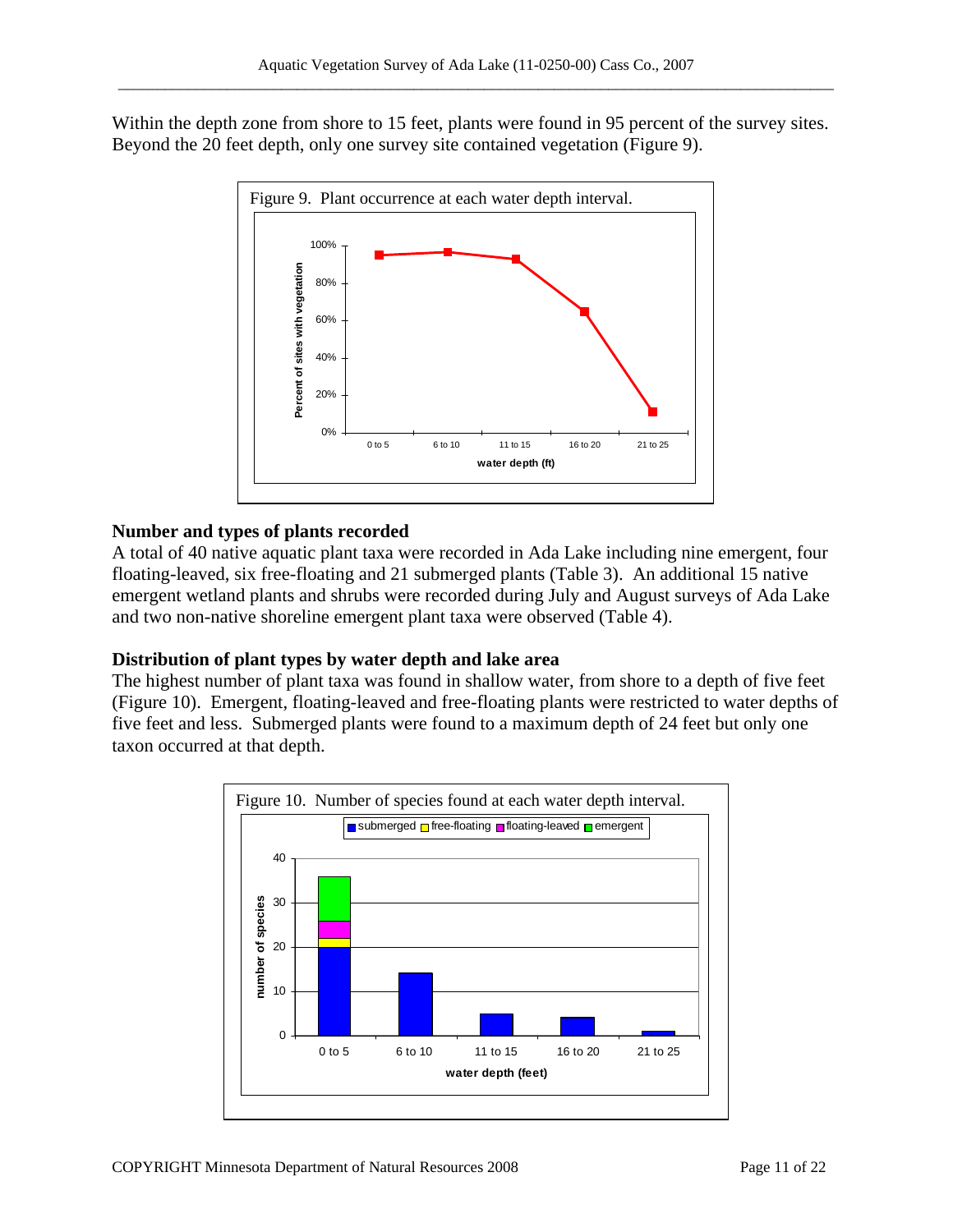Table 3. Frequency of aquatic plants in Ada Lake Point-intercept survey, July, 2007. (Frequency is the percent of sample sites in which a plant taxon occurred within the shore to 20 ft water depth.) 479 sample sites

| <b>Life Forms</b>                    | <b>Common Name</b>       | <b>Scientific Name</b>    | Frequency      |
|--------------------------------------|--------------------------|---------------------------|----------------|
| <b>SUBMERGED</b>                     | Bushy pondweed           | Najas flexilis            | 53             |
| These plants grow primarily under    | Muskgrass                | Chara sp.                 | 39             |
| the water surface. Upper leaves      | Coontail                 | Ceratophyllum demersum    | 17             |
| may float near the surface and       | Northern water milfoil   | Myriophyllum sibiricum    | $\overline{7}$ |
| flowers may extend above the         | Variable pondweed        | Potamogeton gramineus     | $\overline{9}$ |
| surface. Plants may or may not be    | Illinois pondweed        | Potamogeton illinoensis   | $\overline{8}$ |
| anchored to the lake bottom.         | White-stem pondweed      | Potamogeton praelongus    | $\sqrt{6}$     |
|                                      | Large-leaf pondweed      | Potamogeton amplifolius   | $\overline{4}$ |
|                                      | Flat-stem pondweed       | Potamogeton zosteriformis | $\overline{4}$ |
|                                      | Fries pondweed           | Potamogeton freisii       | $\mathbf{1}$   |
|                                      | Robbin's pondweed        | Potamogeton robbinsii     | $\mathbf{1}$   |
|                                      | Narrow-leaf pondweed     | Potamogeton sp.           | $\mathbf{1}$   |
|                                      | Wild celery              | Vallisneria americana     | $\overline{4}$ |
|                                      | Canada waterweed         | Elodea canadensis         | $\overline{3}$ |
|                                      | Creeping water buttercup | Ranunculus flammula       | $\mathbf{1}$   |
|                                      | Water bulrush            | Scirpus subterminalis     | 1              |
|                                      | Water stargrass          | Zosterella dubia          | <1             |
|                                      | White water buttercup    | Ranunculus aquatilis      | <1             |
|                                      | Sago pondweed            | Stuckenia pectinata       | $<$ 1          |
|                                      | Water moss               | Not identified to genus   | $\leq$ 1       |
|                                      | Water marigold           | Megaladonta beckii        | present        |
|                                      |                          |                           |                |
| FREE-FLOATING                        | Greater bladderwort      | Utricularia vulgaris      |                |
| These plants drift freely with the   | Lesser bladderwort       | Utricularia minor         | 1              |
| water current and are often found    | Humped bladderwort       | Utricularia gibba         | present        |
| floating near or on the water        | Flat-leaved bladderwort  | Utricularia intermedia    | present        |
| surface.                             | Star duckweed            | Lemna trisulca            | present        |
|                                      | Greater duckweed         | Spirodela polyhriza       | present        |
|                                      |                          |                           |                |
| <b>FLOATING</b>                      | Watershield              | Brasenia schreberi        | $\overline{4}$ |
| These plants are rooted in the lake  | Yellow waterlily         | Nuphar variegata          | $\overline{4}$ |
| bottom and have leaves that float on | White waterlily          | Nymphaea odorata          | $\overline{2}$ |
| the water surface.                   | Floating leaf pondweed   | Potamogeton natans        | 3              |
|                                      |                          |                           |                |
| <b>EMERGENT</b>                      | Wild Rice                | Zizania palustris         | $<$ 1          |
| These plants extend well above       | <b>Bulrush</b>           | Scirpus sp.               | $\sqrt{2}$     |
| the water surface and are usually    | Spikerush                | Eleocharis sp.            | $\mathbf{1}$   |
| found in shallow water, near         | Needlegrass              | Eleocharis sp.            | $\leq$ 1       |
| shore.                               | <b>Burreed</b>           | Sparganium americanum     | $\leq$ 1       |
|                                      | <b>Giant Burreed</b>     | Sparganium eurycarpum     | $<$ 1          |
|                                      | Three-way sedge          | Dulichium arundinaceum    | $\leq$ 1       |
|                                      | Broadleaf arrowhead      | Sagittaria latifolia      | -1             |
|                                      | Narrow-leaf Cattail      | Typha sp.                 | $\leq$ 1       |

"present" indicates plant was observed in the lake but did not occur within any of the sample sites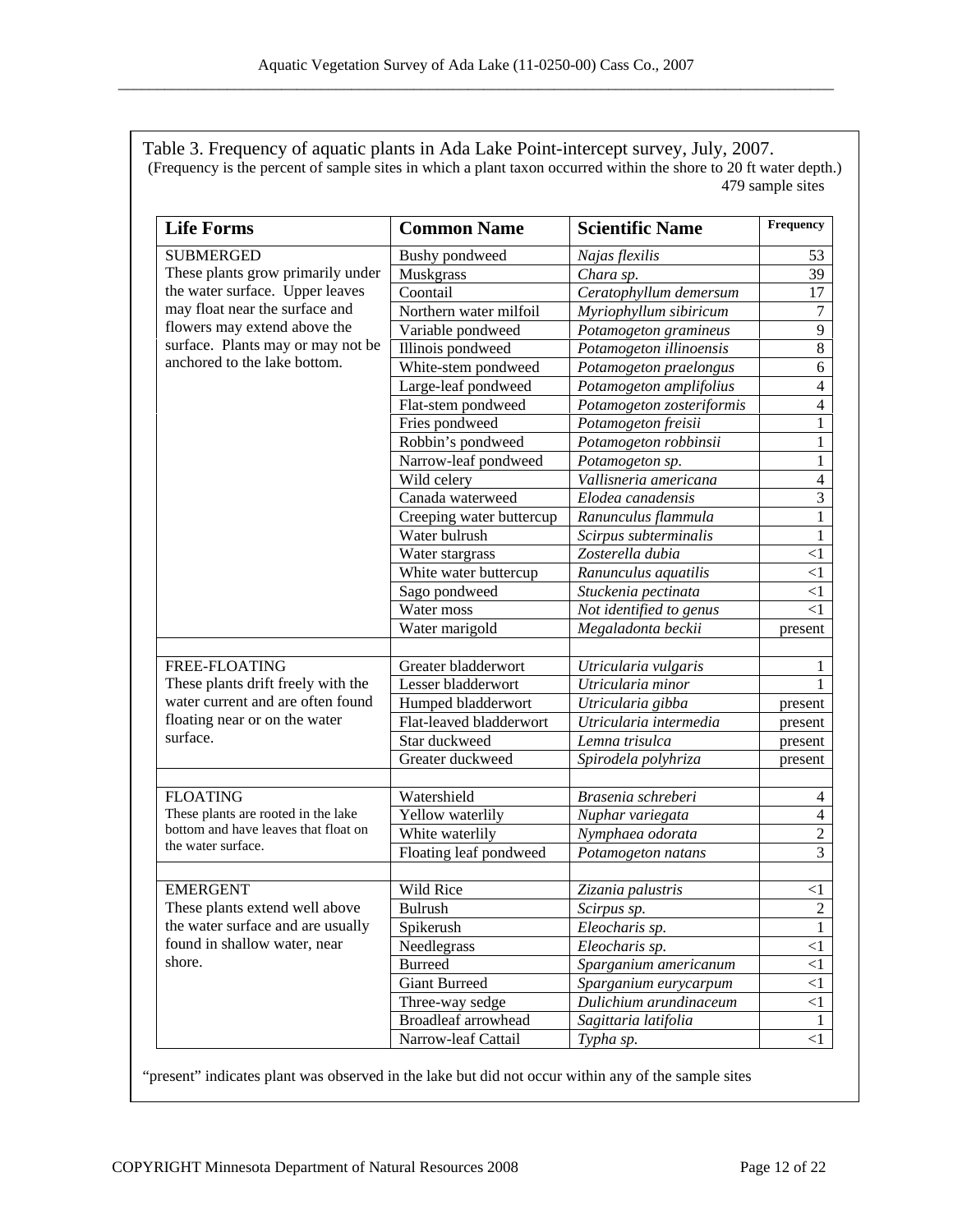| <b>Life Forms</b>                                                                                                                | <b>Common Name</b>     | <b>Scientific Name</b>   |
|----------------------------------------------------------------------------------------------------------------------------------|------------------------|--------------------------|
| <b>Native Wetland Emergents</b><br>These plants are usually<br>found at the lake/shore<br>interface and in adjacent<br>wetlands. | Swamp milkweed         | Asclepias incarnata      |
|                                                                                                                                  | Water arum             | Calla palustris          |
|                                                                                                                                  | Canada bluejoint grass | Calamagrostis canadensis |
|                                                                                                                                  | Marsh bellflower       | Campanula aparinoides    |
|                                                                                                                                  | Bottlebrush sedge      | Carex psuedocyperus*     |
|                                                                                                                                  | Lake sedge             | Carex lacustris*         |
|                                                                                                                                  | Wire grass             | Carex lasiocarpa*        |
|                                                                                                                                  | Blue flag iris         | Iris versicolor          |
|                                                                                                                                  | Northern bugleweed     | Lycopus uniflora         |
|                                                                                                                                  | Tufted loosestrife     | Lysimachia thyrsiflora   |
|                                                                                                                                  | Swamp candles          | Lysimachia terrestris    |
|                                                                                                                                  | Common skullcap        | Scutellaria galericulata |
|                                                                                                                                  | Water parsnip          | Cicuta bulbifera         |
|                                                                                                                                  | Alder                  | Alnus incana             |
|                                                                                                                                  | Red osier dogwood      | Cornus stolonifera       |
| Non-native Wetland                                                                                                               | Purple loosestrife*    | Lythrum salicaria        |
| Emergents                                                                                                                        | Reed canary grass      | Phalaris arundinaceae    |

Table 4. Shoreline plants identified in Ada Lake, July- August, 2007.

The number of plant taxa found at each one meter square site ranged from zero to ten. Sites with the highest number of taxa occurred in the eastern bays where a mixture of emergent, floatingleaved and submerged plants was found (Figure 11). In water depths greater than 15 feet, most sites contained one or no taxa.

# **Emergent shoreline plants**

Emergent aquatic plants offer shelter for insects and young fish as well as food, cover and nesting material for waterfowl, marsh birds and muskrats. The root systems of emergent and floating-leaf plants act to stabilize the lake bottom and beds of these plants help buffer the shoreline from wave action. A diversity of native emergent plants occurred along undeveloped shorelines of Ada Lake.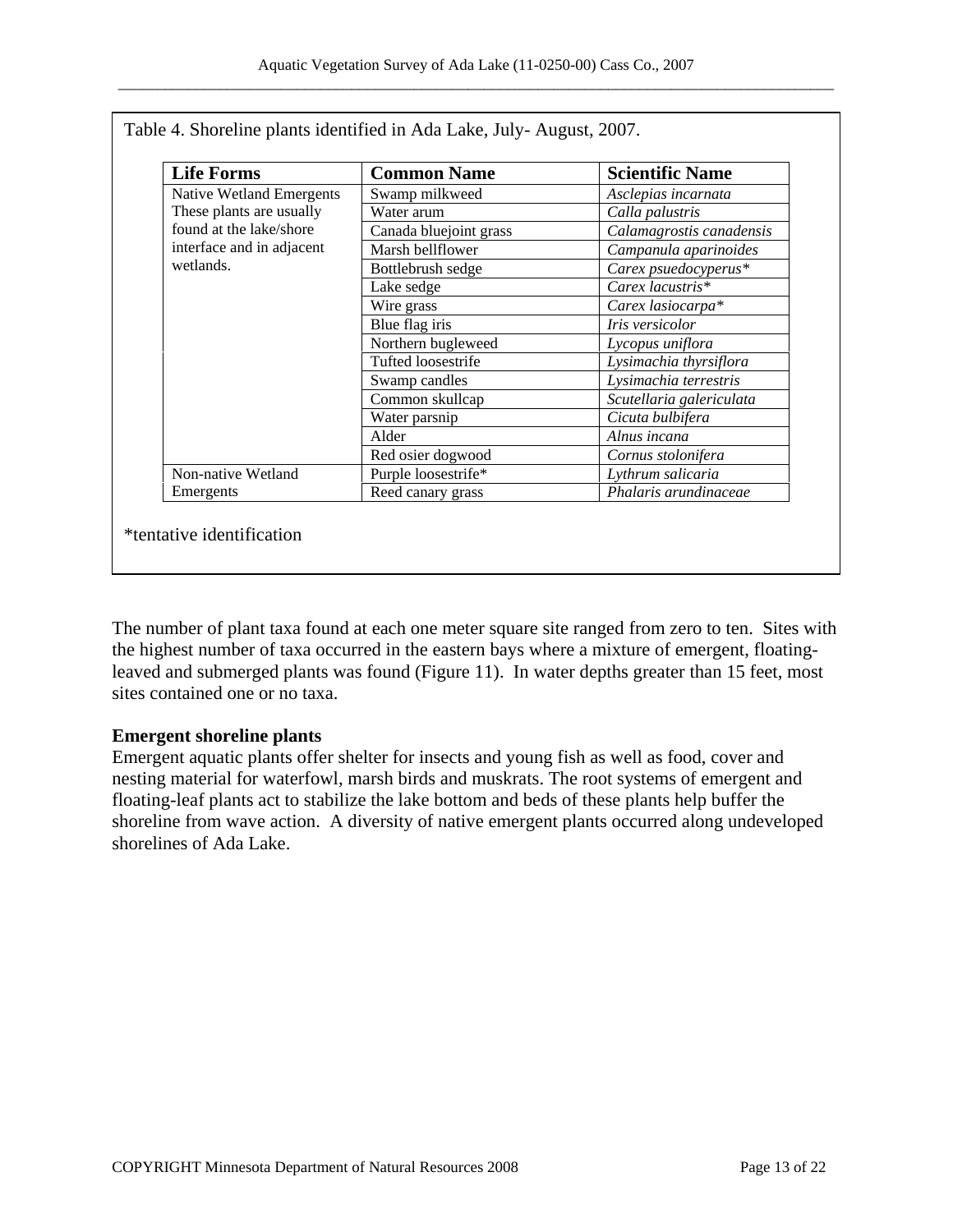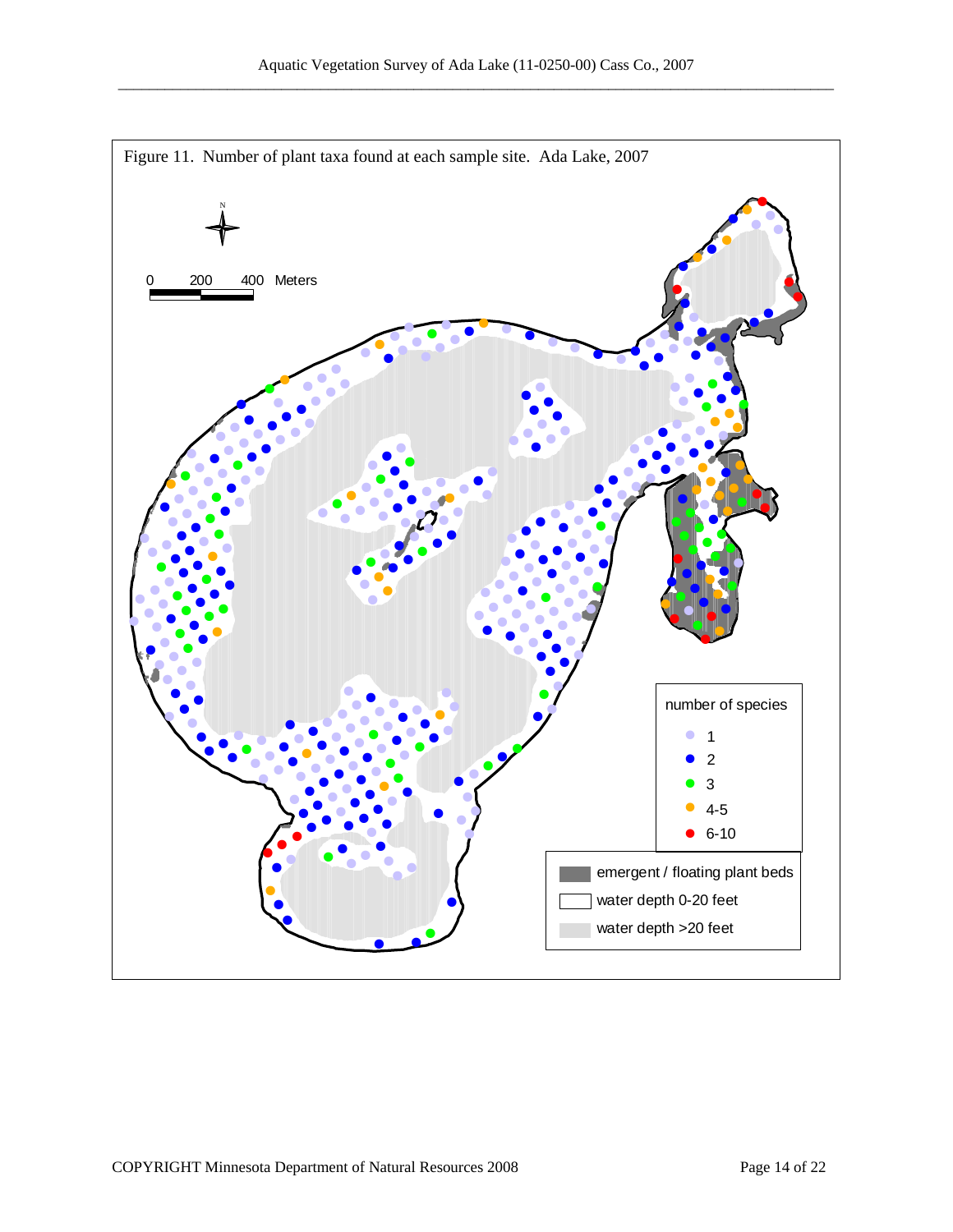A mixture of sedges (*Carex* spp.) (Figure 12) were common along wetland shores. Other emergent plants included arrowhead (*Sagittaria* sp.) (Figure 13), burreed (*Sparganium* sp.) (Figure 14), and wild rice (*Zizania palustri*s) (Figure 15). Many of these emergent plants occupied the transitional zone between upland and lake and some taxa extended into the water up to a depth of six feet.

The non-native emergent plant, **Purple loosestrife** 

Figure 12. Green heron in sedges (*Carex* spp.) on Ada Lake shoreline.



(*Lythrum salicaria*) (Figure 16) was recorded along Ada Lake shoreline. This emergent wetland plant has invaded many wetland areas of Cass County and spreads easily by seed. Along the Ada Lake shoreline, purple loosestrife plants were found occasionally scattered among native wetland shrubs and sedges. Leaf-eating beetles that specifically feed on purple loosestrife were also found on the Ada Lake plants and appear to be controlling the abundance of this plant. For more information about this biological control, see the MnDNR website: Biological Control of Purple Loosestrife









The most common in-lake aquatic plant was  $\overrightarrow{A}$  Ada Lake Hard-stem bulrush (*Scirpus acutus*) (Figure 17). Ten acres of bulrush beds were delineated (Figure 8). Narrow bands of bulrush occurred along the east and west shores as well as the entrance to the north bay. Bulrush was usually found in sand. Spikerush (*Eleocharis* sp.) is an emergent plant that is similar to bulrush but shorter in height. Spikerush was found within bulrush beds as well as in solitary stands along the shore between Little Ada Bay and the

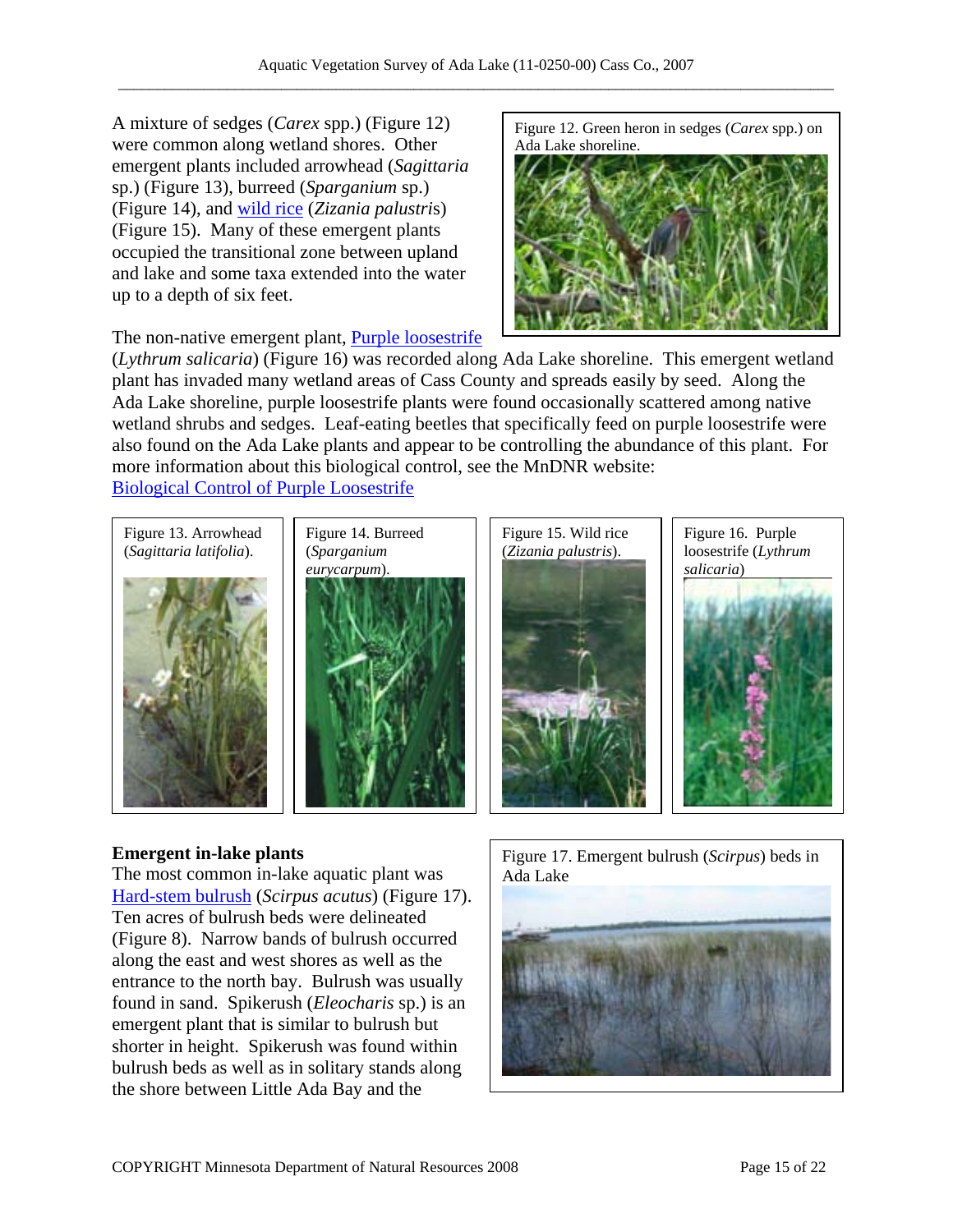northeast bay (Figure 8).

#### **Floating-leaf plants**

Floating-leaf plant beds (Figure 18) provide similar benefits as emergents and also provide shade for fish and frogs. About 41 acres of water lily beds were mapped (Figure 8). Because surveyors avoided motoring into floating-leaf plant beds, the frequency values obtained for these taxa were lower than the actual occurrence. Frequency values for floating-



leaf taxa represent the occurrence of these taxa only within the sites that were surveyed. Common taxa included watershield (*Brasenia schreberi)* (Figure 19), yellow waterlily (*Nuphar variegata*) (Figure 20), floating-leaf pondweed (*Potamogeton natans*) (Figure 21) and white waterlily (*Nymphaea odorata*) (Figure 22). Waterlily beds often contained scattered bulrush plants as well as submerged plants. Waterlily beds were usually associated with muck sediments.





Figure 20. Yellow waterlily  $(Nymphaea odorata)$ (*Nuphar variegata*)



Figure 22. White waterlily



#### **Submerged plants**

Submerged plants occurred in 93 percent of the Ada Lake sample sites between shore and the 20 feet depth. A mixture of plant types was found including one annual plant, strongly-rooted perennials, and weakly rooted or free-floating plants. Common taxa included bushy pondweed (*Najas flexilis*), muskgrass (*Chara* sp.), coontail (*Ceratophyllum demersum*), northern watermilfoil (*Myriophyllum sibiricum*), broad-leaf pondweeds (*Potamogeton* spp.) and wild celery (*Vallisneria americana*). Each water depth zone contained a different mix of taxa and the abundance of individual taxa varied with water depth (Figure 23).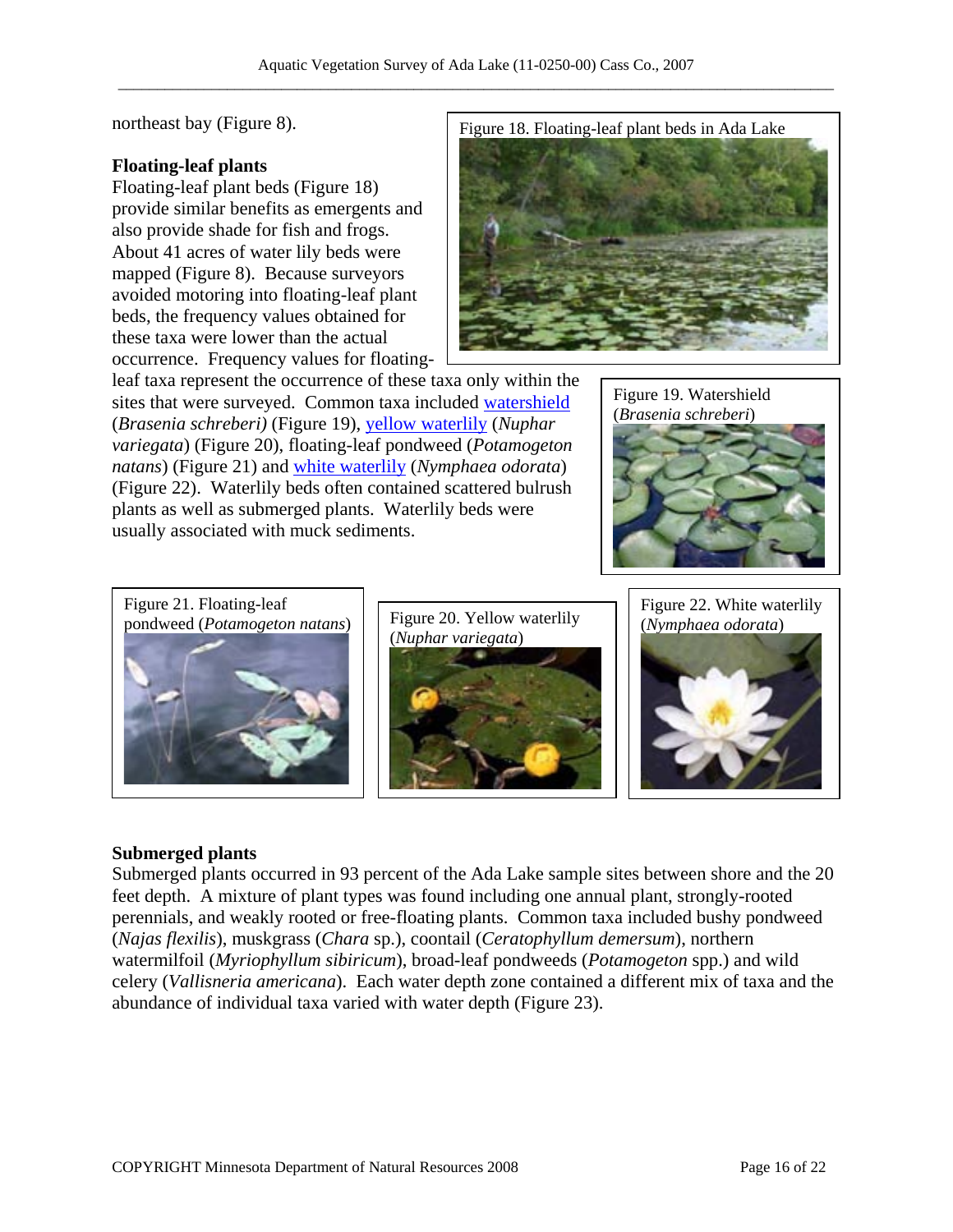

The most common submerged plants in Ada Lake were low-growing taxa: Bushy pondweed (*Najas flexilis*) (Figure 24) and Muskgrass (*Chara* sp.) (Figure 25). (*Najas flexilis*)

Bushy pondweed occurred in 53 percent of the sample sites (Table 3) and was most common in depths of six to 15 feet (Figure 23, 26). It is unique because it is one of the few annual submerged taxa in Minnesota and must re-establishes every year from seed. The seeds and foliage of this plant are an important duck food and beds of this plant provide good fish cover.

Muskgrass occurred in 39 percent of the sample sites (Table 3) and was most common in the 0 to 5 feet depth zone (Figure 23, 26). This macroscopic, or large, alga is common in many hard water Minnesota lakes. It has a brittle texture and a characteristic "musky" odor. Algae do not form true stems and therefore, muskgrass is a low-growing plant, often found entirely beneath the water surface where it may form low "carpets" on the lake bottom. Muskgrass is adapted to variety of substrates and is often the first plant to colonize open areas of lake bottom where it can act as a sediment stabilizer. Beds of muskgrass can provide important habitat for fish spawning and nesting.



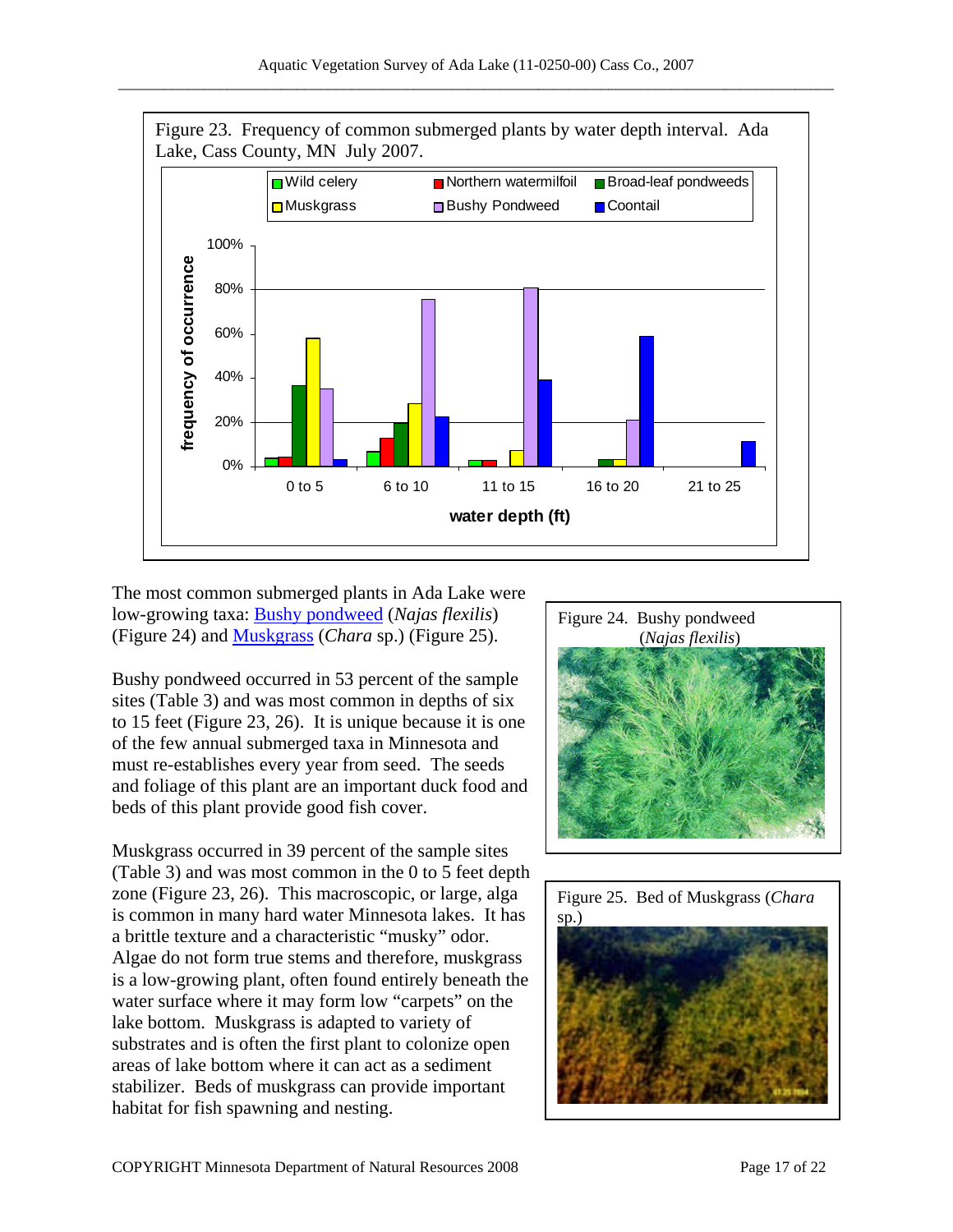

Coontail (*Ceratophyllum demersum*) (Figure 27) is a submerged plant that was found in 17 percent of the Lake Ada sites (Table 3) and was most common in depths of 15 to 20 feet (Figure 24, 28). It was the only taxa found beyond the depth of 20 feet. Coontail grows entirely

submerged and is adapted to a broad range of lake conditions, including turbid water. Coontail is perennial and can over winter as a green plant under the ice and then begins new growth early in the spring. It is loosely rooted to the lake bottom and spreads primarily by stem fragmentation. The finely divided leaves of this plant provide a home for insects valuable as fish food.

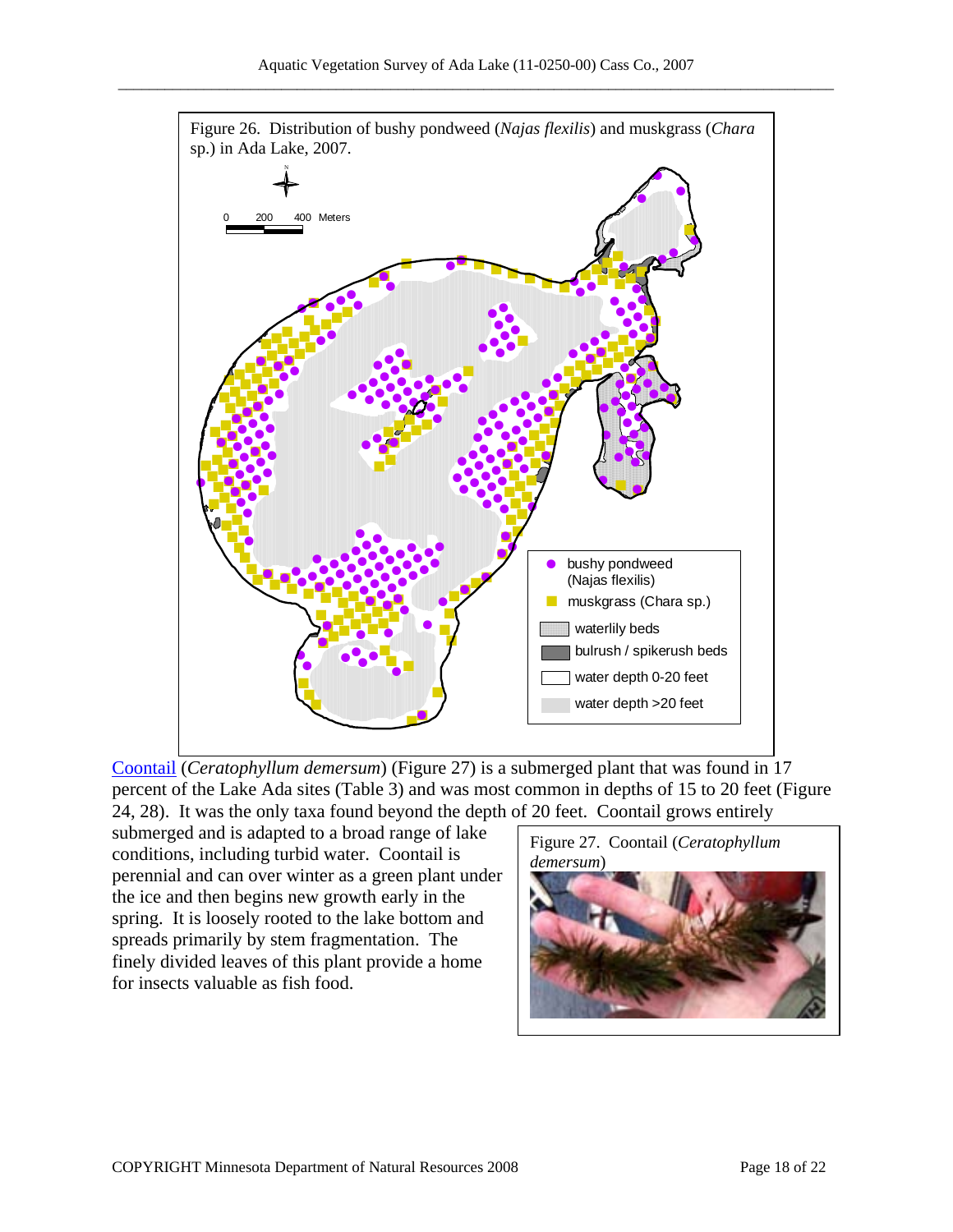

adleaf pondweeds in Ada Lake include large-leaf pondweed (*Potamogeton amplifolius*), variable pondweed (*P. gramineus*), Illinois pondweed (*P*. *illinoensis)*, whitestem pondweed (*P. praelongus*), and clasping-leaf pondweed (*P. richardsonii*). These rooted, perennial plants with wide leaves are often called "cabbage" plants by anglers. These plants are primarily submerged but many will form floating leaves in shallower water (Figure 29).

Variable pondweed was the most abundant broadleaf pondweed in Ada Lake and was found in four percent of all sample sites (Table 3). Broad-leaf pondweeds were more common in depths of 15 feet and less (Figure 23, 28).

Figure 29. Broad-leaf pondweed (*Potamogeton amplifolius*)

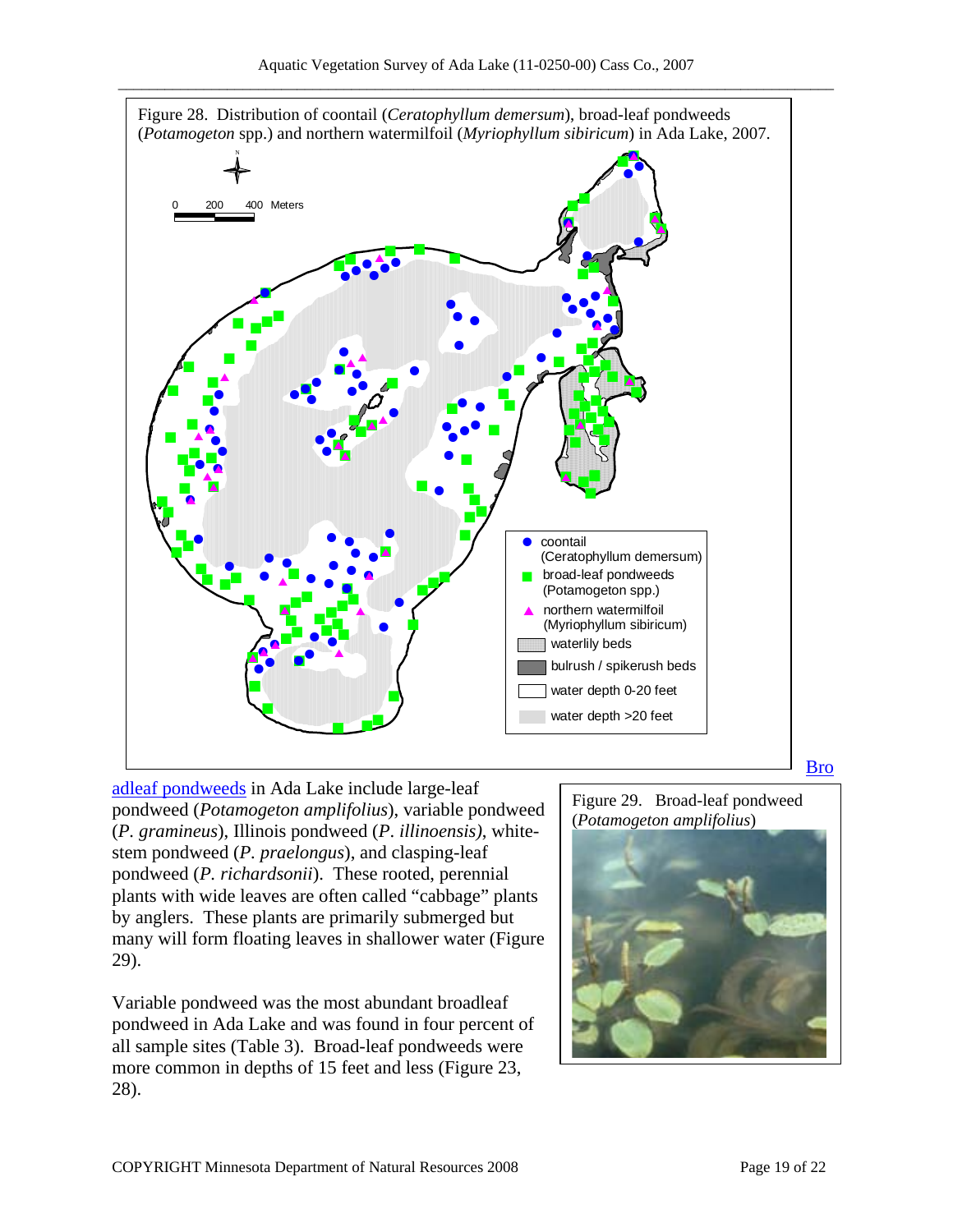Northern watermilfoil (*Myriophyllum sibiricum)* (Figure 30) is a rooted, perennial submerged plant with finely dissected leaves. It may reach the water surface, particularly in depths less than ten feet and its flower stalk extends above the water surface. It spreads primarily by stem fragments and over-winters by hardy rootstalks and winter buds. Northern watermilfoil is not tolerant of turbidity and grows best in clear water lakes. This native plant provides fish shelter and insect habitat. Northern watermilfoil was found in seven percent of the Ada Lake sample sites (Table 3). It was scattered throughout Ada Lake but was most often found in water depths less than 11 feet (Figure 26, 28).

#### **Unique Plants**

In addition to the commonly occurring plants in Ada Lake, there were several unique plants located during the survey including water bulrush (*Scirpus subterminalis*), creeping spearwort (*Ranunculus flammula*) and several taxa of bladderworts (*Utricularia* spp.) (Figure 31). These taxa are not widespread in Minnesota but are usually associated with undisturbed areas in clear water lakes of northern Minnesota.

Figure 30. Northern watermilfoil. (*Myriophyllum sibiricum*)







# **Discussion**

The types and amounts of aquatic vegetation that occur within a lake are influenced by a variety of factors including water clarity, water chemistry, depth, substrate type and wave activity. The water clarity of Ada Lake is sufficiently high to allow aquatic plant growth to at least the 20 feet depth but the sandy shores of the main waterbody do not support lush aquatic plant growth. The sheltered bays do support abundant and diverse native aquatic plant communities that in turn, provide critical fish and wildlife habitat and other lake benefits. (Click here for more information on: value of aquatic plants ).

The high number of plant taxa found in Ada Lake is a reflection of the excellent water clarity. Many of the plants found require clear water and are not found in lakes with higher turbidity. Another reason for the high diversity of plant types is that Ada Lake has a variety of sediment types and a mix of protected bays and open water sites. Plant taxa with different habitat requirements can exist within this system.

A review of past vegetation surveys indicates that, over the past 50 years, the general aquatic plant community has not likely changed greatly in Ada Lake. In all survey years, a relatively high number of native plants have been recorded and rooted plants remain well distributed throughout the bays. Data collected in 2007 can be used to monitor finer-scale changes that may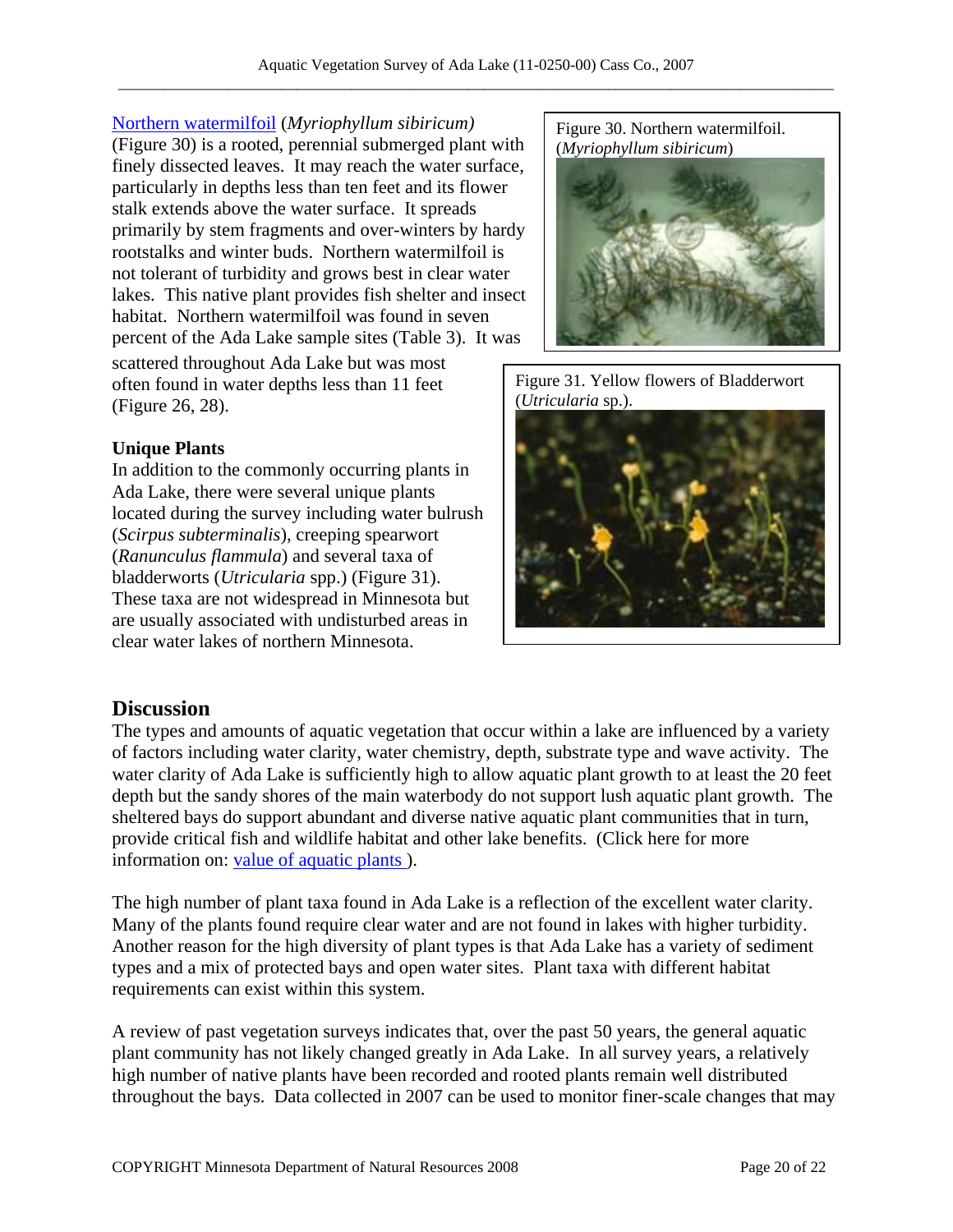occur, such as an increase in a particular taxa or a change in the depths at which individual taxa occur. Monitoring change in the aquatic plant community can be helpful in determining whether changes in the lake water quality are occurring and for estimating the quality of vegetation habitat available for fish and wildlife communities.

In general, factors that may lead to change in the aquatic plant communities include:

- Change in water clarity If water clarity in Ada Lake decreases, submerged vegetation may be restricted to shallower water.
- Change in water level

Many aquatic plants are adaptable to water level fluctuations and in low water years, aquatic plants may expand in distribution. The extent and duration of these distribution changes can be difficult to predict.

- Snow and ice cover Many submerged plants have the ability to grow under the ice, especially if there is little snow cover and sunlight reaches the lake bottom. In years following low snow cover, and/or a reduced ice-over period, some submerged plants may increase in abundance.
- Water temperatures / length of growing season In years with cool spring temperatures, submerged plants may be less abundant than in years with early springs and prolonged warm summer days.

• Invasive species

Non-native submerged species have not been documented in Ada Lake but if they invade the lake, they may directly or indirectly impact the native plant community. Non-native plant species, such as Eurasian watermilfoil (*Myriophyllum spicatum*) or curly-leaf pondweed (*Potamogeton crispus*) may form dense surface mats that may shade out native plants. The impact of these invasive species varies among lakes but the presence of a healthy native plant community may help mitigate the harmful effects of these exotics.

- Natural fluctuation in plant species abundance Many submerged plants are perennial and regrow in similar locations each year. However, a few species such as bushy pondweed (*Najas flexilis*) and wild rice (*Zizania palustris*) are annuals and are dependant on the previous years seed set for regeneration.
- Aquatic plant management activities

Humans can impact aquatic plant communities directly by destroying vegetation with herbicide or by mechanical means. For information on the laws pertaining to aquatic plant management, click here: MnDNR APM Program or contact your local DNR office. Motorboat activity in vegetated areas can be particularly harmful for species such as bulrush and wild rice. Shoreline and watershed development can also indirectly influence aquatic plant growth if it results in changes to the overall water quality and clarity. Herbicide and mechanical control of aquatic plants can directly impact the aquatic plant community. Limiting these types of activities can help protect native aquatic plant species.